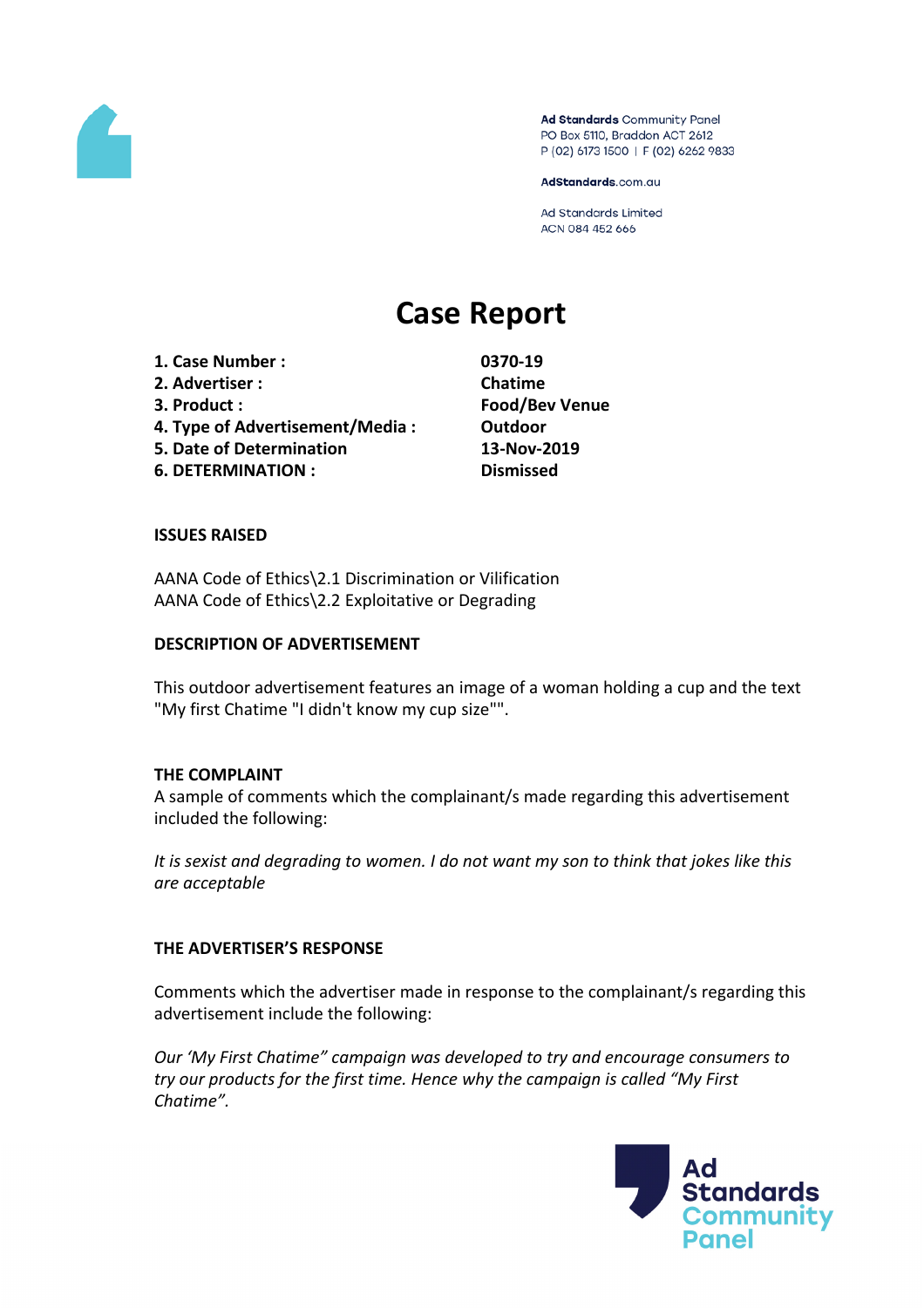

*All of the hero lines under "My First Chatime" ads reflect customers experience, confusion or where they were when they tried Chatime for the first time. Our product is a little weird, but delicious. We wanted to own our customers first time weird experiences.*

*The line "I didn't know my cup size" depicts a woman holding a large cup. The large cup is labelled clearly stating that the drink she is holding is a large tea of her choice. I'm not sure how this can be deemed offensive.*

*On Chatime's behalf, we never meant to offend anyone. Our sincere apologies.*

# **THE DETERMINATION**

The Ad Standards Community Panel (the Panel) considered whether this advertisement breaches Section 2 of the AANA Code of Ethics (the Code).

The Panel noted the complainant's concerns that the advertisement is sexist and degrading to women.

The Panel viewed the advertisement and noted the advertiser's response.

The Panel considered whether the advertisement complied with Section 2.1 of the Code which requires that 'advertisements shall not portray or depict material in a way which discriminates against or vilifies a person or section of the community on account of race, ethnicity, nationality, gender, age, sexual preference, religion, disability, mental illness or political belief.'

The Panel noted the Practice Note to Section 2.1 provides the following definitions:

"Discrimination – unfair or less favourable treatment.

Vilification – humiliates, intimidates, incites hatred, contempt or ridicule."

The Panel noted the complainant's concern that the advertisement is sexist.

The Panel considered that the advertisement features the double entendre of 'I didn't know my cup size' and considered that this could be interpreted to mean both the woman's bra size or the size of her Cha time cup.

The Panel considered that the overall impression of the advertisement was that the woman's first time drinking the beverage she didn't know what size drink she wanted. The Panel considered that this impression did not humiliate or ridicule the woman, and did not depict the woman receiving unfair or less favourable treatment.

The Panel considered that the advertisement did not portray or depict material in a way which discriminates against or vilifies a person or section of the community on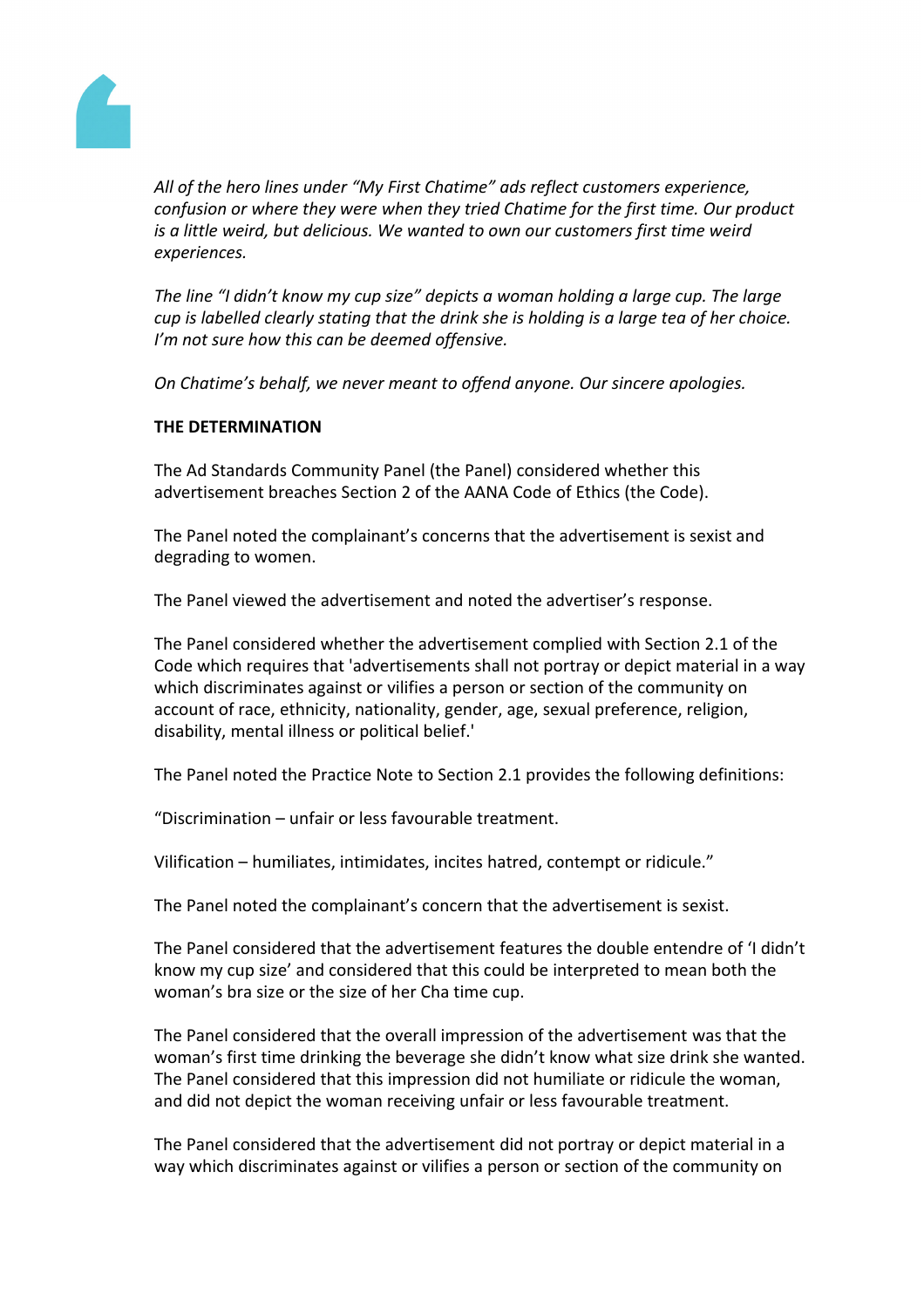

account of gender and determined that the advertisement did not breach Section 2.1 of the Code.

The Panel considered whether the advertisement was in breach of Section 2.2 of the Code. Section 2.2 of the Code states: "Advertising or Marketing Communication shall not employ sexual appeal… in a manner which is exploitative or degrading of any individual or group of people."

The Panel noted the AANA Practice Note which provides guidance on the meaning of the terms exploitative and degrading:

Exploitative - (a) taking advantage of the sexual appeal of a person, or group of people, by depicting them as objects or commodities; or (b) focussing on their body parts where this bears no direct relevance to the product or service being advertised. Degrading – lowering in character or quality a person or group of people. The Panel first considered whether the advertisement used sexual appeal.

The Panel considered that the woman in the advertisement was wearing a shirt and that her chest area was covered by her shirt, her hair and her holding the drink. The Panel considered that while there was mild innuendo in the advertisement, the woman was not depicted in a sexual manner and that the advertisement did not contain sexual appeal.

The Panel determined that the advertisement did not employ sexual appeal and therefore did not breach Section 2.2 of the Code.

The Panel considered whether the advertisement was in breach of Section 2.4 of the Code. Section 2.4 of the Code states: "Advertising or Marketing Communications shall treat sex, sexuality and nudity with sensitivity to the relevant audience".

The Panel noted that this advertisement is on outdoor posters, and the audience would be broad and would include children.

The Panel noted it had previously considered another advertisement in this series in case 0104/19, in which:

*"The Panel considered that the advertisement includes the double entendre of 'the balls felt weird in my mouth' however considered that there is a clear explanation of balls being a part of the beverage provided in the imagery of the advertisement.*

*The Panel noted that in earlier determinations, advertisements which use double entendre, where a non-sexualised explanation of the meaning would be taken away by children, would generally treat the issue of sex, sexuality and nudity with sensitivity to the relevant audience…The Panel considered that the sexualised meaning of the phrase 'the balls felt weird in my mouth' could be interpreted by adults to be an innuendo to oral sex, however considered that the most likely explanation of the advertisement for young children would be that the balls included in the beverage felt strange when drinking the product."*